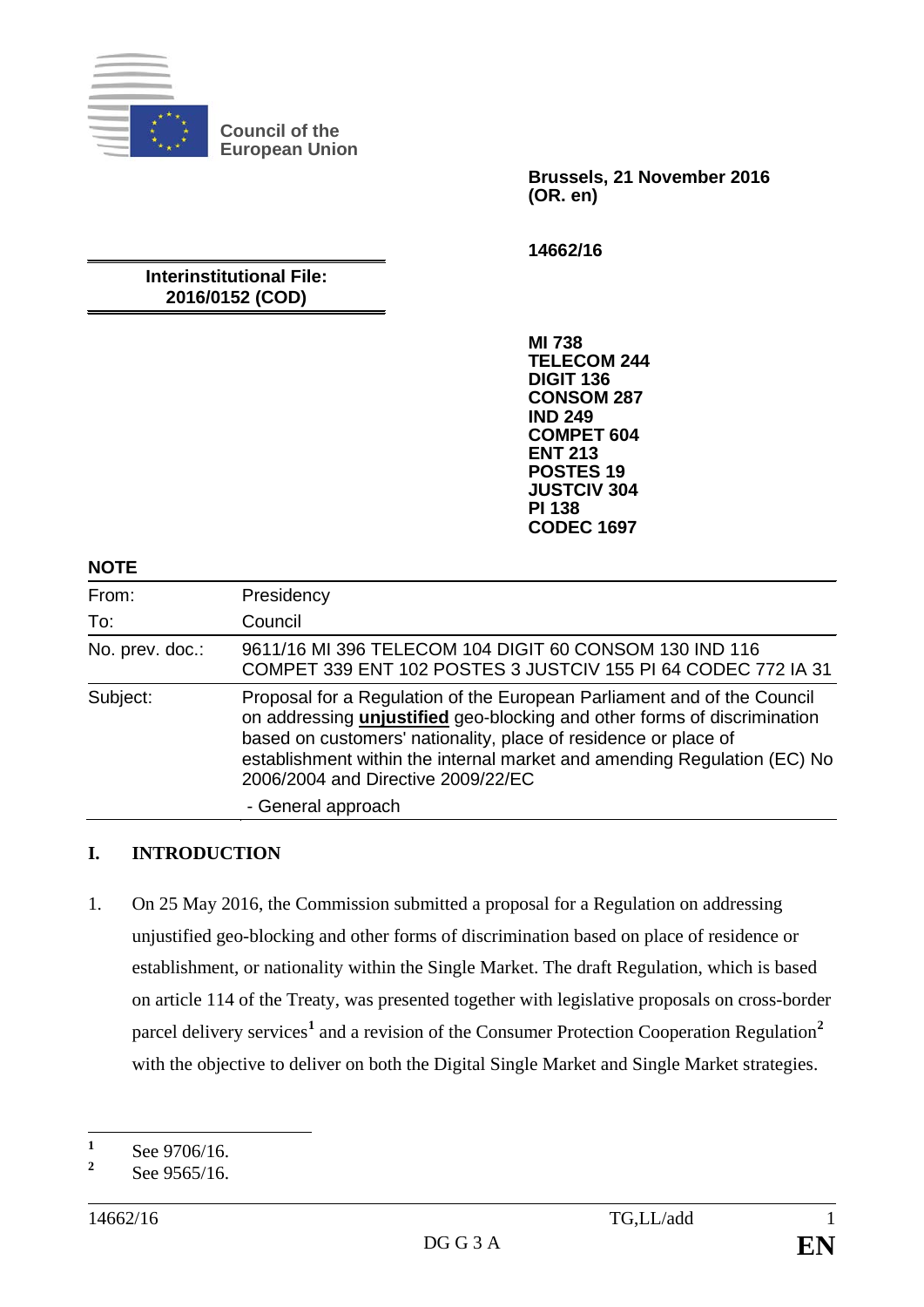- 2. The key objective of the proposal is to ensure that customers -consumers and companiesseeking to buy products and services in another Member State, be it online or in person (offline), are not discriminated unjustifiably against in terms of access to prices, sales or payment conditions. The proposal prohibits also the blocking of access to websites and other online interfaces by traders and the rerouting of customers from one Member State version to another.
- 3. On 10 June 2016, the Council decided to consult the Economic and Social Committee, which adopted its opinion on 19 October 2016**[3](#page-1-0)** .
- 4. In the European Parliament this proposal was referred to the Internal Market and Consumer Protection (IMCO) Committee which appointed on 17 June 2016 Ms. Roza Graefin von Thun und Hohenstein (PPE/PL) as rapporteur. The IMCO committee has not yet voted its report.

## **II. WORK CONDUCTED WITHIN THE COUNCIL**

- 5. The examination of the proposal by the Working Party on Competitiveness and Growth started in June 2016 and has since continued with the objective to reach a general approach at the COMPET Council end of November 2016.
- 6. The Commission`s impact assessment was examined during the first Working Party meetings. In particular, the methods, criteria and options identified by the Commission in its impact assessment were discussed. Generally, delegations welcomed the work carried out by the Commission, however it was pointed out that more specific data and evidence would be desirable to know better the impact of the different policy options.
- 7. There is general support of the Member States for the objectives of the proposal, i.e. the fostering of a truly integrated Single Market by banning unjustified online and offline trading practices which discriminate customers (consumers and companies) on the basis of their nationality, place of residence or place of establishment and thus enhances cross-border ecommerce.

<span id="page-1-0"></span>**<sup>3</sup>** Opinion of the European Economic and Social Committee (rapporteur Mr Joost van Iersel (NL/Group I)) - INT/797 of 19/10/2016.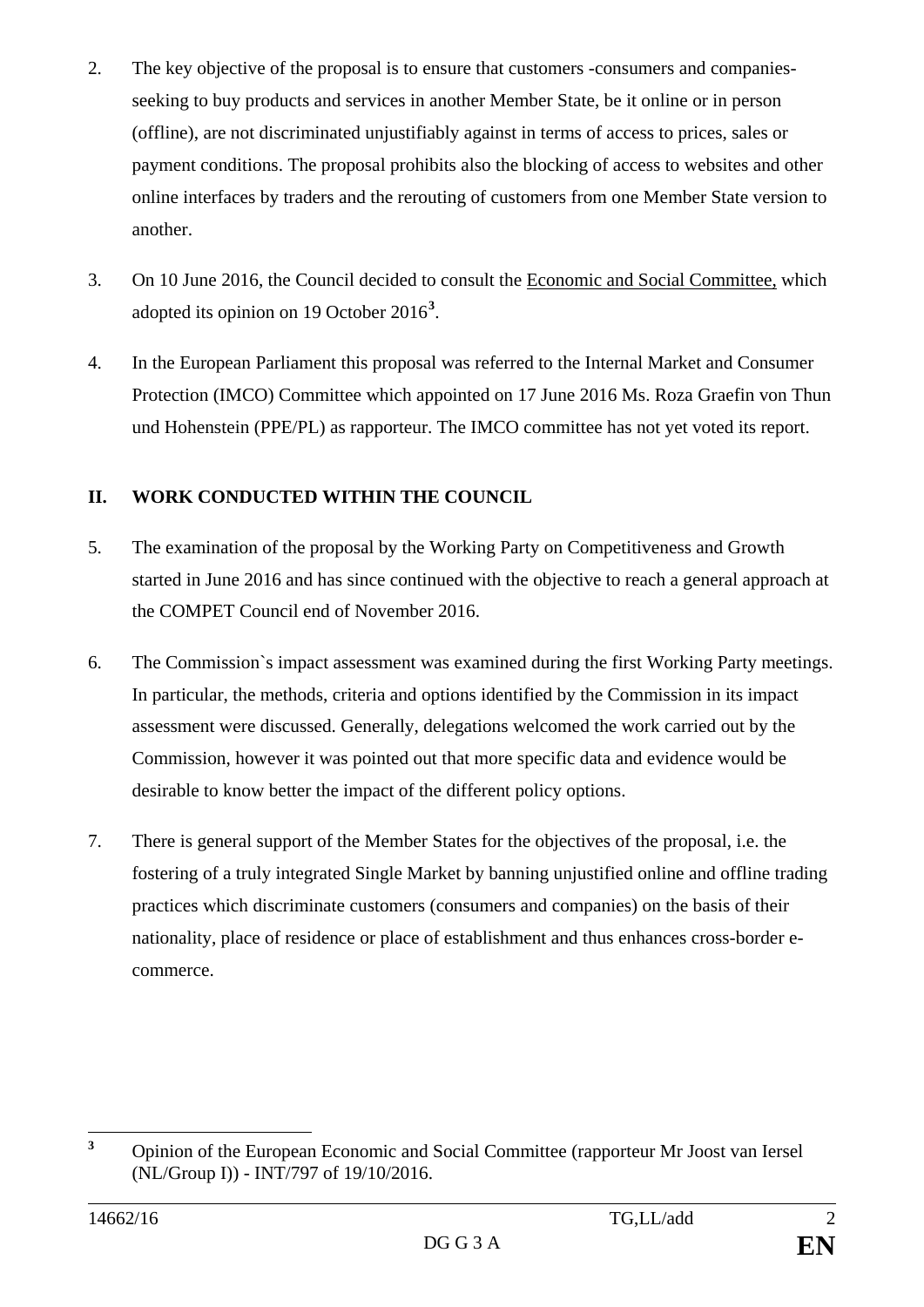8. In the course of negotiations at Working Party level the text has evolved considerably in the light of the comments made by delegations. In particular it has been agreed to amend the title of the Regulation to cover *unjustified* geo-blocking to reflect the fact that discrimination may in some cases be objectively justified.

The Presidency compromise text as set out in document 13744/16 was discussed at the Permanent Representatives Committee (COREPER) on 18 November 2016. From this examination it emerged that a majority of delegations can now accept the Presidency compromise, and at the end of the debate the Chair concluded that the compromise would be submitted to the Competitiveness Council on 28 November 2016, with a view to reaching an agreement by qualified majority on a general approach.

The revised compromise text as it stands following the COREPER on 18 November 2016, is set out in document 14663/16.

# **III. MAIN ELEMENTS OF THE REVISED PRESIDENCY COMPROMISE**

9**.** Based on the discussions at COREPER the Presidency wishes to highlight Article 1 (scope and objective), Article 4 (access to goods or services) and Article 6 (passive sales) as the main elements of its compromise package:

### **a) Scope and objective (Recitals 5a, 7a, and Article 1)**

During the examination of the proposal it became apparent that the provisions on scope of the Regulation should be formulated as clearly as possible in order to provide legal certainty for traders and customers alike. Furthermore it was stressed that these provisions should exclude any ambiguity in order to be easy to comply with and to enforce.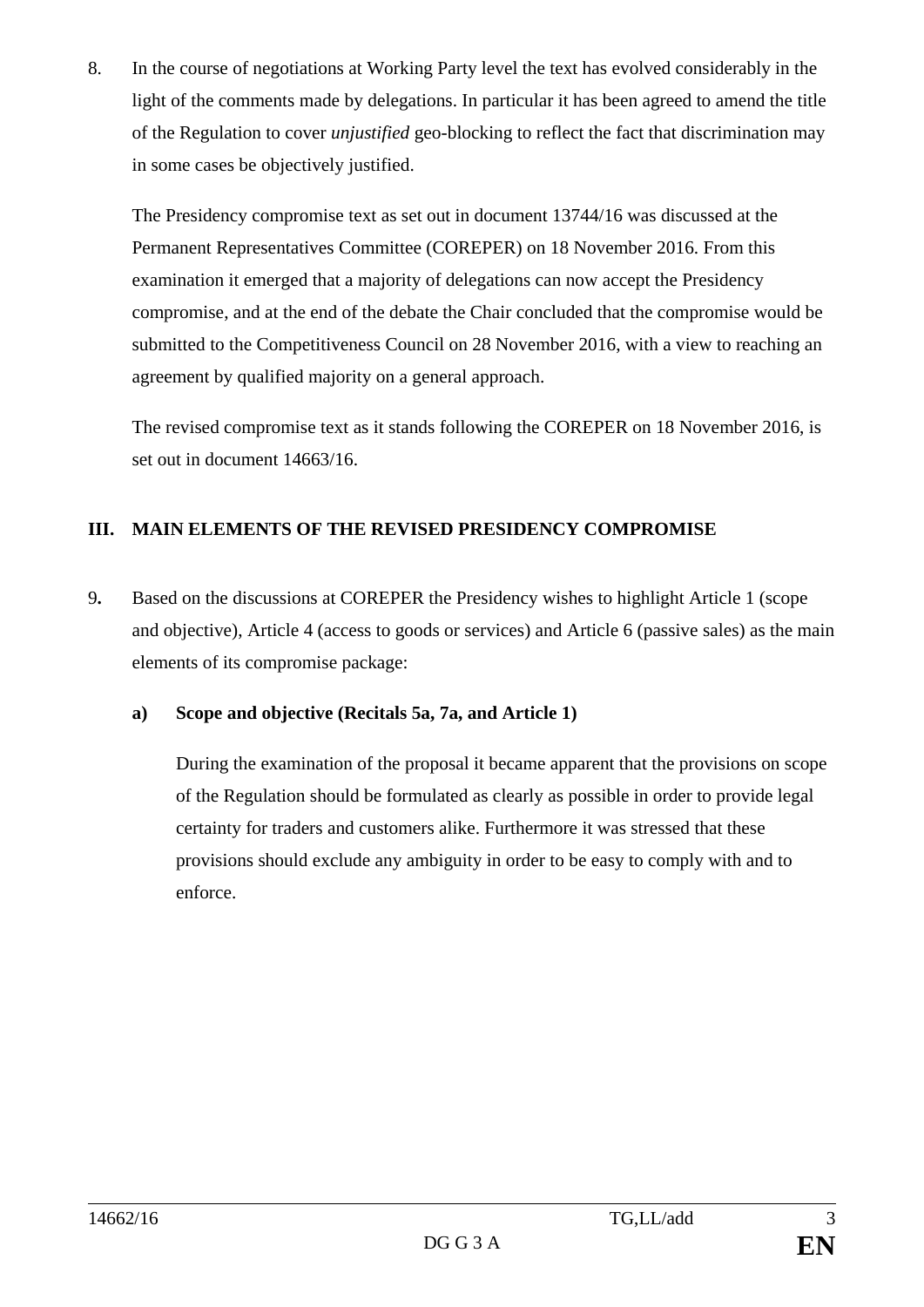The proposal touches upon a number of pieces of Union legislation which are applicable to cross-border sales, in particular Union law concerning judicial cooperation in civil matters governed by the Rome I and Brussels I Regulations. In this respect the compromise specifies that the sole compliance with the provisions of this regulation shall not be considered as directing the trader's activities to the Member State where the consumer has the habitual residence or domicile.

It has also been made clear that this Regulation does not apply to purely internal situations, where all the relevant elements of the transaction are confined within one single Member State. Furthermore, the Presidency compromise also covers the sales of packaged services.

### **b) Access to goods or services (Recitals 19, 29 and Article 4)**

Following the principle that foreign customers should have access to the same term and conditions as local customers, the text in Article 4 identifies three specific trading situations in which the trader must not discriminate between customers with regard to the general terms and conditions – including prices – they offer for selling goods or services. The Presidency compromise specifies that copyright protected works and other protected subject matter in an intangible form, such as e-books or online music are excluded from the obligation to sell.

### **c) Passive sales (Recital 26 and Article 6)**

The Presidency compromise aims to clarify the relationship of the geo-blocking proposal with Union competition law. The starting point, to provide legal certainty, is an objective shared by all delegations. The compromise is based on the Commission approach that agreements on passive sales (i.e. sales where the trader does not actively solicit the customer's business) which are not in accordance with Article 101 TFEU and with Regulation (EU) No 330/2010, violate the provisions of the geo-blocking Regulation and should be hence null and void. However, the Presidency compromise provides for the possibility that the provisions of the geo-blocking Regulation should not be applicable when an agreement restricting passive sales is in accordance with Article 101 TFEU and with Regulation (EU) No 330/2010.